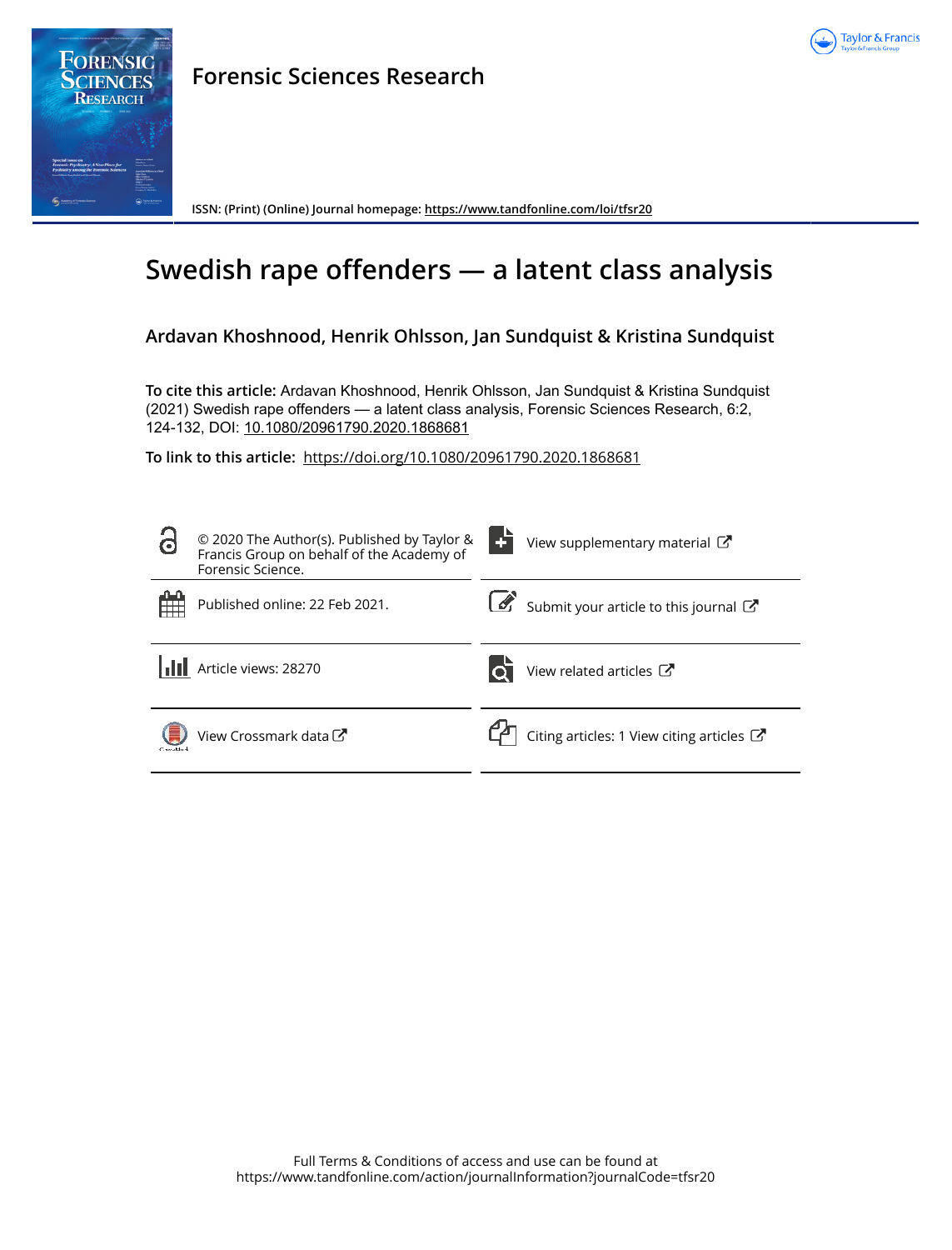#### <span id="page-1-0"></span>ORIGINAL ARTICLE

# Swedish rape offenders — a latent class analysis

Ardavan Khoshnood (D, Henrik Ohlsson, Jan Sundquist and Kristina Sundquist

Department of Clinical Sciences, Center for Primary Health Care Research, Lund University, Malmö, Sweden

#### **ARSTRACT**

Sweden has witnessed an increase in the rates of sexual crimes including rape. Knowledge of who the offenders of these crimes are is therefore of importance for prevention. We aimed to study characteristics of individuals convicted of rape, aggravated rape, attempted rape or attempted aggravated rape (abbreviated rape+), against a woman  $\geq$ 18 years of age, in Sweden. By using information from the Swedish Crime Register, offenders between 15 and 60 years old convicted of rape $+$  between 2000 and 2015 were included. Information on substance use disorders, previous criminality and psychiatric disorders were retrieved from Swedish population-based registers, and Latent Class Analysis (LCA) was used to identify classes of rape+ offenders. A total of 3 039 offenders were included in the analysis. A majority of them were immigrants ( $n = 1$  800; 59.2%) of which a majority ( $n = 1$  451; 47.7%) were born outside of Sweden. The LCA identified two classes: Class A — low offending class (LOC), and Class B — high offending class (HOC). While offenders in the LOC had low rates of previous criminality, psychiatric disorders and substance use disorders, those included in the HOC had high rates of previous criminality, psychiatric disorders and substance use dis-orders. While HOC may be composed by more "traditional" criminals probably known by the police, the LOC may represent individuals not previously known by the police. These two separated classes, as well as our finding in regard to a majority of the offenders being immigrants, warrants further studies that take into account the contextual characteristics among these offenders.

#### KEY POINTS

- Rape, aggravated rape, attempted rape or attempted aggravated rape (rape+) are increasing in Sweden.
- $\bullet$  The majority of those convicted of rape  $+$  are immigrants.
- $\bullet$  LCA identifies two classes of rape $+$  offenders: LOC and HOC.

# Introduction

Sexual crimes against women, including rape, are universally affecting women all over the globe [[1\]](#page-8-0). Moreover, it is likely that both rape and other types of sexual crimes are highly underreported according to data from the US [[2](#page-8-0)]. The Swedish National Council for Crime Prevention (In Swedish: Brottsförebyggande rådet or Brå for short) has stated that there were 23 200 sexual crimes reported to the police in 2019, of which 8 820 (38.0%) were rapes and aggravated rapes [\[3](#page-8-0)]. According to the annual Swedish Crime Survey for 2019, it was estimated that 5.6% of the total population between 16 and 84 years old ( $n = 452,000$ ) had been a victim of sexual crimes. Not surprisingly, more females (9.4%) than males (1.4%) stated that they were victims of sexual crimes. Based on data from the survey, even

though the rates of sexual crime victimization in both females and males seem to have increased during the last years, there are indications of a decline since 2017 [[4\]](#page-8-0). Sexual crime rates based on reports to the police indicate that both sexual crimes in general and rape in particular are rising in Sweden. Rape, which is the most serious sexual crime, increased by 45.4% between 2008  $(n=5 446)$  and 2018  $(n=7, 920)$  [[5\]](#page-8-0). With the increase of these crimes, the rate of suspects has also increased. In discussing sexual offences in general, there has been an increase of suspects by around 20% since 2007. For rape, the number of suspects has increased with 29.2% between 2007 ( $n=2$  231) and 2016 ( $n=2$  883). Despite these apparent increases, the number of offenders found guilty of sexual offences have been quite stable between 2008 ( $n = 1$  055) and 2017  $(n = 1 \ 162)$ , as the rate of solved rapes by the

Supplemental data for this article are available online at <https://doi.org/10.1080/20961790.2020.1868681.>

#### ARTICLE HISTORY

Received 3 September 2020 Accepted 30 November 2020

#### **KEYWORDS**

Forensic sciences; Sweden; crime; sex crimes; rape; offender characteristics; crime prevention; latent class analysis



**a** OPEN ACCESS **D** Check for updates

CONTACT Ardavan Khoshnood ardavan.khoshnood@med.lu.se

2020 The Author(s). Published by Taylor & Francis Group on behalf of the Academy of Forensic Science.

This is an Open Access article distributed under the terms of the Creative Commons Attribution License ([http://creativecommons.org/licenses/by/4.0/\)](http://creativecommons.org/licenses/by/4.0/), which permits unrestricted use, distribution, and reproduction in any medium, provided the original work is properly cited.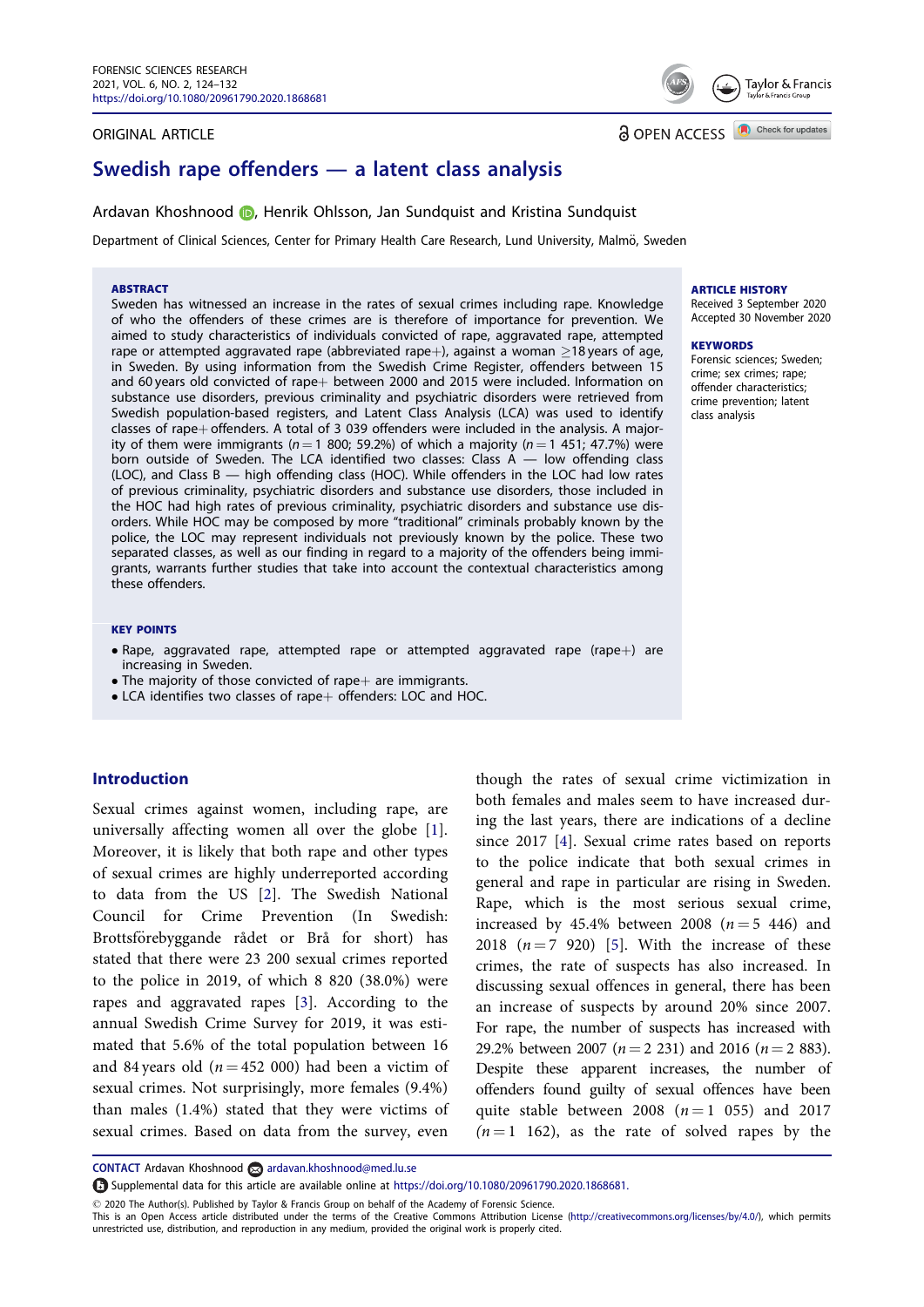<span id="page-2-0"></span>police has significantly diminished since 2009 (31%); in 2016 the rate was as low as 11% [\[5](#page-8-0)].

Sexual crime is an umbrella term consisting of several different crimes with a sexual content [\(Appendix 1\)](https://doi.org/10.1080/20961790.2020.1868681). The most heinous act of sexual crime is rape, which is also the focus of this study. With the apparent increasing rate of rapes, it is of vital importance to have knowledge and gain information on the offenders committing these crimes, as well as which factors that may act protective and detrimental on their criminal behaviour.

The aim of this study is to use Latent Class Analysis (LCA) to identify different classes of offenders, based on a comprehensive set of characteristics. These offenders were convicted of rape, aggravated rape, attempted rape or attempted aggravated rape, together called rape+, against a woman  $\geq$ 18 years of age. Sexual offenders have been shown to have both common characteristics as well as significant differences. By identifying different offender classes, common individual characteristics can be detected and contribute to a more secure profiling of rape offenders [\[6](#page-8-0)] or even connect certain characteristics to a specific rape motive [\[7\]](#page-8-0). It can also contribute to the field of crime prevention, and risk analysis may in a more effective manner focus on individuals being at high risk to commit sexually motivated crimes in order to provide support to these individuals. The information can also be used by the police authority after a crime has been committed in order to draw a profile of the likely offender.

# Materials and methods

We analyzed information on individuals from Swedish population-based registers with national coverage. These registers were linked using each individual's unique identification number replaced by a serial number to preserve confidentiality. The study is covered by ethical approval from the Regional Ethical Review Board in Lund (Dnr: 2012/795). The database for the LCA was created by selecting all individuals convicted of rape $+$  between 2000 and 2015  $(n=3, 431)$  and were between 15 and 60 years old (392 individuals did not meet this criterion). In total, we investigated 3 039 unique individuals. Rape $+$  were defined as stated in the Swedish Penal Code. Their penal code chapters and sections, as well as the crime codes as defined by the National Crime Council for Crime Prevention, i.e. Brå [[8\]](#page-8-0), are as follows:

- Rape and aggravated rape Brå codes: 9635, 9636, 9637, 9638, 9639, 9640, 9641, 9642
- Attempted rape and attempted aggravated rape

Brå codes: 9627, 9628, 9629, 9630, 9631, 9632, 9633, 9634

Based on information from the Swedish population-based registers, we also included individual information on white collar crime, property crime, violent crime, drug use disorders, alcohol use disorders and psychiatric disorders. For a definition see [Appendix 2](https://doi.org/10.1080/20961790.2020.1868681). The registration had to occur prior to the registration for rape in order to be included in the database.

One of the studied variables is "country of birth". Based on this variable, the offenders are deemed to be first- or second-generation immigrants (Swedish born with one parent born in Sweden, Swedish born with no parent born in Sweden, and born outside Sweden) or Swedes (Swedish born with Swedish born parents). In defining who constitutes an immigrant, we have used the definition presented by the Swedish National Council for Crime Prevention: an individual born outside of Sweden or being born in Sweden with at least one parent born in another country [\[9\]](#page-8-0) represent firstand second-generation immigrants, respectively.

# **LCA**

LCA is a statistical algorithm used to analyze clusters of observed variables by constructing categorical unobserved or latent segment classes based on weighted analysis and the average probabilities. The latent classes are used to infer variables whose relationships are not directly observed [\[10](#page-8-0)]. The LCA was used to identify homogeneous classes of rape+ offenders based on the observed variables previously defined. We therefore entered, into the LCA, six dichotomous variables (yes/no) for each of the following registration types (white collar crime, property crime, violent crime, drug use disorder, alcohol use disorder, psychiatric disorder) and a three-categorical variable defining the number of sexual criminal convictions (1 conviction, 2 convictions, 3 or more convictions). The number of latent classes indicated by the observed variables was determined by comparing model fit statistics between nested models. Improvement in model fit is indicated by smaller values of the log-likelihood, Akaike's Information Criterion (AIC), entropy and the adjusted Bayesian Information Criterion. The number of classes is influenced by the number of observed variables, so both empirical (improved model fit) and theoretical (model interpretability) aspects were also considered. Individual subjects were then assigned class membership based on the likelihood of their particular response profile. The LCA was performed using PROC LCA in SAS v.9.4 [[11,12](#page-8-0)].

We then included several external validators at the individual level (year of birth, sex, low education, age at first registration with the sexual crime, country of birth, resilience, IQ, school achievement,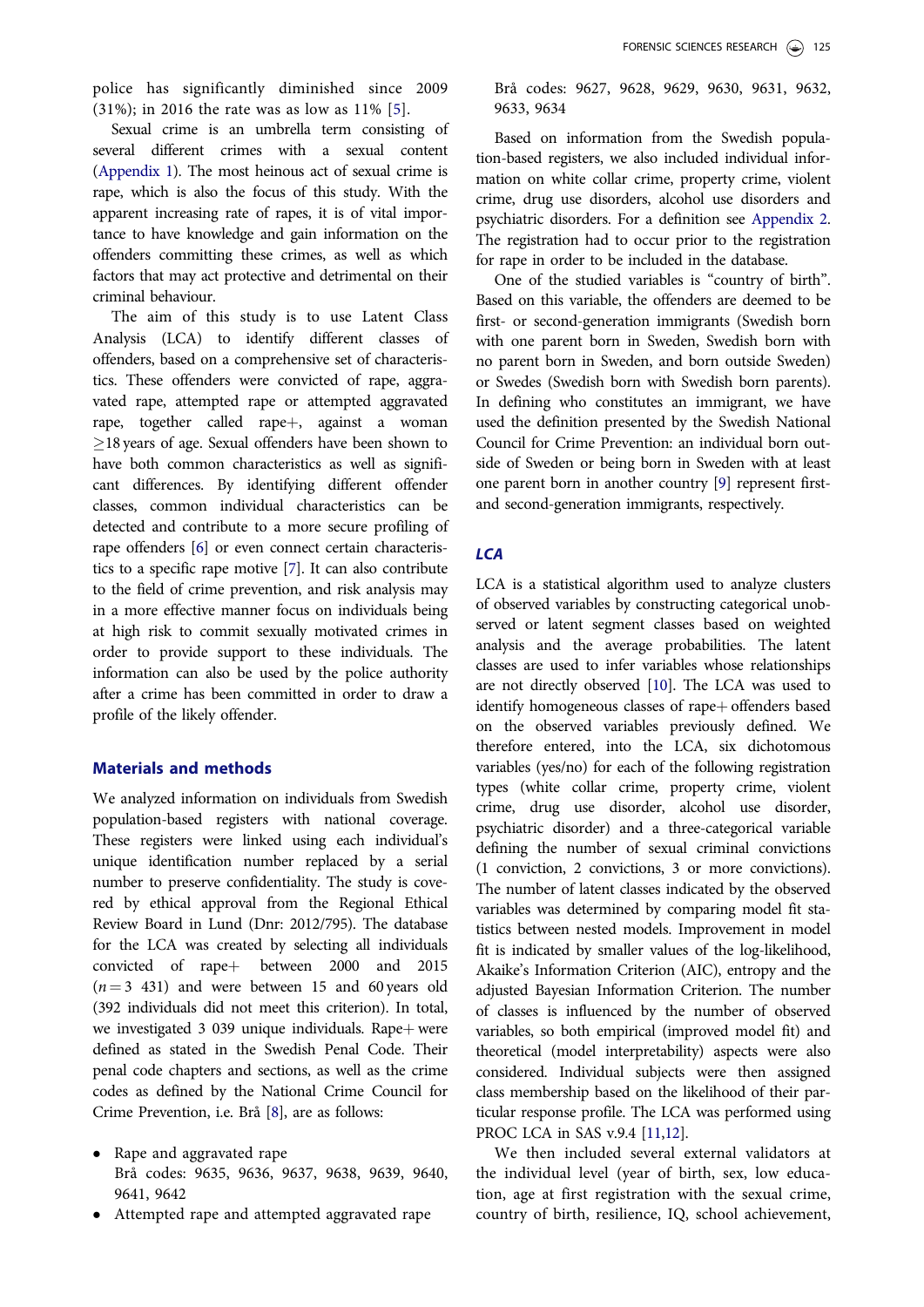<span id="page-3-0"></span>income, social welfare and neighborhood deprivation) and at the parental level (sexual crime, psychiatric disorder, white collar crime, property crime, violent crime and substance use disorders) to investigate differences across LCA classes. Chi-square analyses were used to compare categorical variables and one-way ANOVA was used for continuous variables. Thereafter, we examined, by logistic regression, the patterns of the external validators when comparing the two LCA classes.

In a further attempt to validate the LCA, we selected from the Swedish Multi-Generation Registry all Swedish-born full-sibling pairs, born between 1950 and 1995. We linked this database to assigned class membership data from the LCA, treating those in other classes as unaffected. Tetrachoric correlations and odds ratios (ORs) were calculated for sibling pairs across LCA classes. As a validation we would assume that the withinclass correlation is stronger than the across-class correlation. All statistical analyses were performed using SAS 9.4 [[13](#page-8-0)].

### **Results**

## Descriptive data

Between the years 2000 and 2015, a total of 3 039 offenders were convicted of rape $+$  against a woman (Table 1). The majority of the offenders were men  $(n = 3 029; 99.7%)$  and the mean year of birth was 1976 (SD 12.3). Close to half of the offenders were born outside of Sweden  $(n = 1 451; 47.7%)$  followed by Swedish born offenders with Swedish born parents ( $n = 1$  239; 40.8%). A relatively small part of the cohort was constituted of offenders being born in Sweden with at least one parent being born outside Sweden ( $n = 349$ ; 11.5%). Table 2 shows from which regions the first- and second-generation immigrants and their parents originate from. Among Swedish born offenders with one parent born outside of Sweden ( $n = 172$ ), the foreign-born parent was mostly born in Western Countries (72.7%) followed by Eastern Europe (11.0%). Regarding Swedish born offenders with no parent born in Sweden ( $n = 177$ ), a high proportion of the mothers and fathers were born in Western countries (40.7% and 33.9%) followed by the Middle East/ North Africa (19.8% and 24.0%). The largest group of the study population was found among offenders born outside of Sweden  $(n = 1 451)$ ; a significant part was from the Middle East/North Africa (34.5%) followed by Africa (19.1%).

A not negligible part of the offenders  $(n = 989)$ ; 32.5%) received social welfare and over a third had low education  $(n = 1 \ 134; \ 37.3\%)$ . Interestingly, a significant part of the offenders had a higher

| Table 1. Descriptive data of the offenders ( $n = 3$ 039). |  |  |  |  |  |  |  |
|------------------------------------------------------------|--|--|--|--|--|--|--|
|------------------------------------------------------------|--|--|--|--|--|--|--|

| Item                                           | Descriptive data          |
|------------------------------------------------|---------------------------|
| Demographics                                   |                           |
| Year of birth [mean (SD)]                      | 1976 (12.3)               |
| Male sex $[n (%)]$                             | 3 029 (99.7)              |
| Age at first registration [year, mean (SD)]    | 32.3 (11.6)               |
| Low education $[n (%)]$                        | 1 134 (37.3)              |
| Country of birth                               |                           |
| Swedish born with Swedish born parents [n (%)] | 1 239 (40.8)              |
| Swedish born with one parent born              | 172 (5.7)                 |
| in Sweden $[n (%)]$                            |                           |
| Swedish born with no parent born               | 177 (5.8)                 |
| in Sweden $[n (%)]$                            |                           |
| Born outside Sweden [n (%)]                    | 1 451 (47.7)              |
| Socioeconomic status                           |                           |
| Neighbourhood deprivation [SDI (SD)]           | $1.3$ $(2.3)^*$           |
| Income [mean (SD)]                             | $0.0(1.0)*$               |
| Social welfare [n (%)]                         | 989 (32.5%)               |
| Conviction and suspicion                       |                           |
| 1 conviction $[n (%)]$                         | 2 834 (93.3)              |
| 2 convictions $[n (%)]$                        | 181 (6.0)                 |
| $>$ 3 convictions [n (%)]                      | 24 (0.8)                  |
| Prior convictions                              |                           |
| White collar crime $[n (%)]$                   | 528 (17.4)                |
| Property crimes [n (%)]                        | 1 119 (36.8)              |
| Violent crime $[n (%)]$                        | 1402(46.1)                |
| Psychiatric ill-health                         |                           |
| Psychiatric disorder [n (%)]                   | 482 (15.9)                |
| Drug use disorder [n (%)]                      | 637 (21.0)                |
| Alcohol use disorder [n (%)]                   | 588 (19.3)                |
| Others                                         |                           |
| Resilience ( $n = 964$ ) [mean (SD)]           | $-0.5$ (1.0) <sup>*</sup> |
| IQ ( $n = 1$ 076) [mean (SD)]                  | $-0.6$ (1.0) <sup>*</sup> |
| School achievement ( $n = 1$ 094) [mean (SD)]  | $-1.0$ (1.1) <sup>*</sup> |

SD: standard deviation; SDI: social deprivation index.

This is a standardized variable with mean 0 and SD 1. Please see more details in the Appendix 2.

Table 2. Data on the country of birth regarding the included offenders ( $n = 3$  039) or their respective parents.

| Country of birth                               | Data                        |
|------------------------------------------------|-----------------------------|
| Swedish born with Swedish born parents [n (%)] | 1 239 (40.8%)               |
| Swedish born with one parent born in           | 172 (5.7%)                  |
| Sweden $[n (%)]$                               |                             |
| Eastern Europe                                 | 11.0%                       |
| Western countries                              | 72.7%                       |
| Middle East/North Africa                       | 5.8%                        |
| Africa (excluding North Africa)                | 2.9%                        |
| Asia (excluding Middle East) and Oceania       | 6.4%                        |
| Latin America and the Caribbean                | 1.2%                        |
| Swedish born with no parent born in            | 177 (5.8%)                  |
| Sweden $[n (%)]$                               |                             |
| Eastern Europe                                 | 10.7%/11.7%*                |
| Western countries                              | 40.7%/33.9%*                |
| Middle East/North Africa                       | 19.8%/24.0%*                |
| Africa (excluding North Africa)                | $9.6\%/10.5\%$ <sup>*</sup> |
| Asia (excluding Middle East) and Oceania       | 11.9%/12.9%*                |
| Latin America and the Caribbean                | 7.3%/7.0%*                  |
| Born outside Sweden [n (%)]                    | 1 451 (47.8%)               |
| Eastern Europe                                 | 15.0%                       |
| <b>Western countries</b>                       | 7.3%                        |
| Middle East/North Africa                       | 34.5%                       |
| Africa (excluding North Africa)                | 19.1%                       |
| Asia (excluding Middle East) and Oceania       | 14.4%                       |
| Latin America and the Caribbean                | 9.7%                        |

The first number is based on biological mother and the second is based on biological father.

educational level than just 9 years of schooling, and most of them did not receive social welfare. Information on resilience, IQ and school achievements were only available for part of the cohort and these variables showed low levels for each of these respectively, i.e.  $-0.5$  (SD 1.0),  $-0.6$  (SD 1.0) and  $-1.0$  (SD 1.1).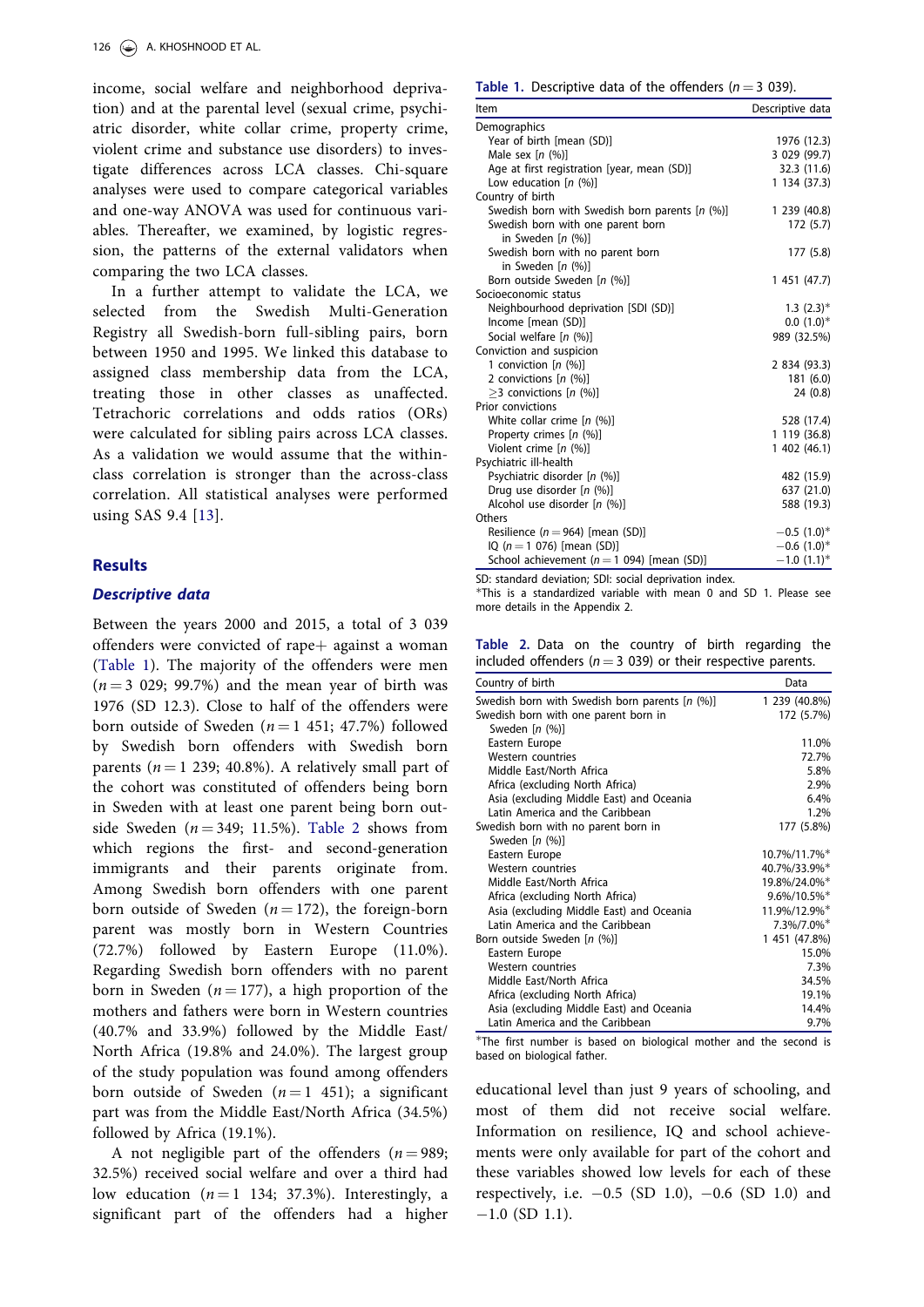<span id="page-4-0"></span>For prior convictions, many of the offenders were convicted of violent crimes  $(n = 1, 402, 46.1\%)$  followed by property crimes  $(n = 1 119; 36.8\%)$ . A relatively small part of the cohort ( $n = 482$ ; 15.9%) had at least one psychiatric disorder, and one-fifth had alcohol use disorders ( $n = 588$ ; 19.3%) and/or drug use disorders ( $n = 637; 21.0\%$ ).

Information regarding the offender's parents were only available for a part of the cohort  $(n = 2 \ 071)$ ; 68.1%) (Table 3). The most common prior parents' conviction was property crimes  $(n = 546; 26.4\%),$ followed by violent crimes  $(n = 386; 18.6\%)$ . For rape+ crimes  $(n = 10; 0.5%)$  the corresponding percentage was much lower. Close to a quarter of the offenders had at least one parent with psychiatric disorders ( $n = 508$ ; 24.5%). The corresponding percentages for alcohol use disorder and drug use disorder were 20.0% and 9.4%, respectively.

# **ICA**

Class enumeration was conducted by using fit indices (Table 4). There was a significant drop in loglikelihood and AIC when going from two classes to three classes. However, the entropy value also decreased, suggesting that the separation of classes got worse. The model with three classes resulted in a class in between what we below call "high offenders' class" and "low offenders' class". As the entropy decreased, we therefore chose to use a twoclass model, i.e. Class A — low offenders' class and Class B — high offenders' class. Furthermore, in the models there are some indications of conditional dependence for some of the manifest variables. This also strengthens the restriction of the number of classes to two, as local independence often leads to additional classes in the final model.

Members of Class A had a high rate of class membership probability (71.9%) while Class B had a

Table 3. Descriptive data of the included offenders' parents  $(n = 2 071)$ .

| <b>Item</b>                   | Descriptive data |
|-------------------------------|------------------|
| Prior convictions             |                  |
| Rape+ crimes $[n (%)]$        | $10(0.5\%)$      |
| White collar crimes $[n (%)]$ | 335 (16.2%)      |
| Property crimes [n (%)]       | 546 (26.4%)      |
| Violent crimes $[n (%)]$      | 386 (18.6%)      |
| Psychiatric ill-health        |                  |
| Psychiatric disorder [n (%)]  | 508 (24.5%)      |
| Drug abuse $[n (%)]$          | 194 (9.4%)       |
| Alcohol abuse $[n (%)]$       | 414 (20.0%)      |
|                               |                  |

low rate of class membership probability (28.1%) [\(Table 5](#page-5-0)).

[Table 6](#page-5-0) shows the comparison of covariates across classes. The majority of the offenders  $(n = 2, 268; 74.6%)$  were found in Class A and constitutes of almost exclusively men (99.7%). Mean age for first conviction was 31.2 (SD 11.6) and more than one-third (35.4%) of the offenders had a low education. A substantial amount of the offenders (62.2%) in Class A were first- or second-generation immigrants, defined as an individual born outside Sweden or in Sweden with at least one parent being born abroad. A clear majority of the low offenders were convicted of rape and aggravated rape (79.8%) followed by attempted rape and attempted aggravated rape (20.6%). In regard to socioeconomic variables, the low offenders had a relatively low rate of receiving social welfare (26.0%). The variables resilience ( $n = 962$ ), IQ ( $n = 1$  074) and school achievement  $(n = 1 \ 093)$  were only available for a small part of the offenders and these variables showed low levels. Statistics on offenders' parents showed that they, in comparison to Class B's offenders' parents, also were low offenders, with, however, a relatively high part of them being diagnosed with some form of psychiatric disorder (21.8%) and previously being convicted of property crimes (23.9%).

Class B was also constituted of almost only men (99.5%). Those included in this class were somewhat older than those in Class A in regard to age at first registration as convicted, with a mean age of 35.3 (SD 11.3). Almost half of the offenders (47.9%) had a low education and the rate of immigrants (50.6%) in this class was somewhat lower than in Class A, although they still constituted the majority of the offenders. In line with Class A, the majority of the offenders had been convicted of rape and aggravated rape (92.7%), while the rest were convicted of attempted rape and attempted aggravated rape (7.9%). This class had a much higher proportion of offenders (in comparison to Class A) receiving social welfare (51.9%). Also, variables as resilience, IQ and school achievement were poorer than among those included in Class A. Close to one-third (30.6%) of the offenders had at least one parent with a psychiatric disorder and a substantial part of the offenders had at least one parent previously convicted of property crimes (31.8%) or violent crimes (24.3%).

| Table 4. Fit indices for latent classes. |
|------------------------------------------|
|------------------------------------------|

| Number of latent classes | Log-likelihood | AIC    | <b>Adiusted BIC</b> | Degrees of freedom | Entropy |
|--------------------------|----------------|--------|---------------------|--------------------|---------|
|                          | $-9,467.62$    | 466.17 | 514.48              | 174                | 0.78    |
|                          | $-9$ 378.12    | 305.17 | 379.06              | 165                | 0.64    |
|                          | $-9$ 323.77    | 214.46 | 313.93              | 156                | 0.64    |

AIC: Akaike's Information Criterion; BIC: Bayesian Information Criterion.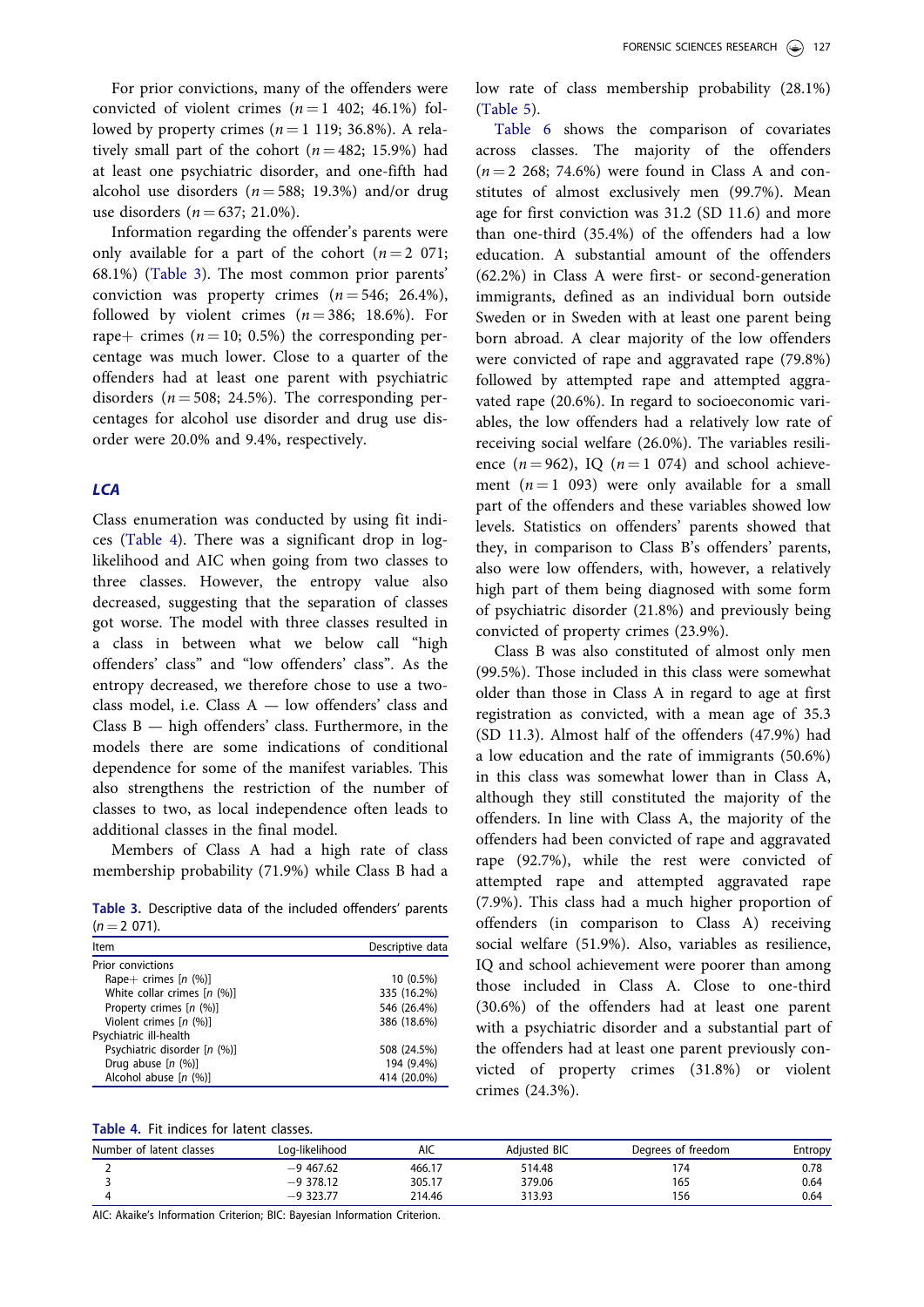# <span id="page-5-0"></span>Validation of latent classes

Classes A and B were compared to each other in a multivariate logistic regression. The results showed that the risk for belonging to Class B was higher for individuals with a prior violent crime registration, an alcohol use disorder registration as well as individuals with low education, social welfare, low income and residing in a deprived area. All other included variables had broad 95%CIs and showed no clear pattern ([Table 7\)](#page-6-0).

The two classes were further validated by evaluating their aggregation and co-aggregation within 8 101 363 Swedish full siblings [\(Table 8](#page-6-0)). The prevalence of sexual crimes in full siblings of the offenders in our two classes differed significantly  $(P < 0.0001)$  and was highest in siblings to offenders from Class A ( $0.52\% \pm 0.0\%$ ) and lowest in siblings to offenders from Class B  $(0.34\% \pm 0.0\%)$ . [Table 8](#page-6-0)

Table 5. Assignment probabilities by class.

| Assignment probabilities                     | Class A | Class B |
|----------------------------------------------|---------|---------|
| Class membership probabilities               | 71.9%   | 28.1%   |
| Item response probabilities                  |         |         |
| White collar crime                           | 4.6%    | 50.2%   |
| Property crime                               | 16.6%   | 88.5%   |
| Violent crime                                | 29.1%   | 89.8%   |
| Drug use disorder                            | 7.2%    | 56.1%   |
| Alcohol use disorder                         | $6.9\%$ | 51.2%   |
| Psychiatric disorder                         | 7.2%    | 38.0%   |
| Number of convictions for the studied crimes |         |         |
| 1 conviction                                 | 95.5%   | 91.7%   |
| 2 convictions                                | 5.7%    | 6.6%    |
| $>3$ convictions                             | 0.4%    | 1.7%    |

|  |  | Table 6. Comparison of covariates across classes. |  |  |  |  |
|--|--|---------------------------------------------------|--|--|--|--|
|--|--|---------------------------------------------------|--|--|--|--|

presents the tetrachoric correlations among all full siblings in Sweden born 1950–1995. Evidence for a familial aggregation appeared in both Class A and B, with the former having slightly higher correlation  $(+0.25)$  than Class B  $(+0.23)$ . Furthermore, the cross-class correlation was positive  $(+0.10)$ , but with large standard error, suggesting some general familial aggregation of rape $+$ . However, the overall pattern of correlations suggested some specificity in the familial factors influencing class membership.

## Additional sensitivity analysis

Some of the subjects in the LCA were not assigned to individual classes with high confidence. We repeated the analyses contained in [Table 4](#page-4-0) including only LCA assignments of greater probability than 70% (92% of the cases). Class membership declined more in Class A (10%), than in Class B (5%). Despite the reduction in numbers classified, the pattern of validators observed in [Table 4](#page-4-0) changed to a significant degree and the difference between classes remained, enhancing the overall robustness of our findings.

# **Discussion**

We aimed to study offenders convicted of rape $+$ against adult females in Sweden based on LCA. The study had two main findings: (1) Two classes

| <b>Item</b>                                      | Class A                     | Class B                     | $P$ value |
|--------------------------------------------------|-----------------------------|-----------------------------|-----------|
| Most probable class membership $[n (%)]$         | 2 268 (74.6)                | 771 (25.4)                  |           |
| Demographics                                     |                             |                             |           |
| Year of birth [mean (SD)]                        | 1977 (12)                   | 1972 (12)                   | < 0.0001  |
| Male sex (%)                                     | 99.7                        | 99.5                        | 0.2870    |
| Age at first registration [mean (SD)]            | 31.2 (11.6)                 | 35.3 (11.3)                 | < 0.0001  |
| Low education (%)                                | 35.4                        | 47.9                        | < 0.0001  |
| Country of birth                                 |                             |                             |           |
| Swedish born with Swedish born parents (%)       | 37.8                        | 49.4                        |           |
| Swedish born with one parent born in Sweden (%)  | 5.1                         | 7.3                         |           |
| Swedish born with no parent born in Sweden (%)   | 5.5                         | 6.9                         |           |
| Born outside Sweden (%)                          | 51.6                        | 36.4                        | < 0.0001  |
| Socioeconomic status                             |                             |                             |           |
| Neighbourhood deprivation [SDI (SD)]             | $1.21 (2.31)^*$             | $1.45$ (2.40) <sup>*</sup>  | < 0.0001  |
| Income [mean (SD)]                               | $0.06$ $(1.04)^*$           | $-0.17(0.86)$ *             | < 0.0001  |
| Social welfare [n (%)]                           | 26.0                        | 51.9                        | < 0.0001  |
| Convicted crime                                  |                             |                             |           |
| Rape and aggravated rape (%)                     | 79.8                        | 92.7                        | < 0.0001  |
| Attempted rape and attempted aggravated rape (%) | 20.6                        | 7.9                         | < 0.0001  |
| Parents ( $n = 2$ 071)                           |                             |                             |           |
| Convicted for the studied crimes (%)             | 0.5                         | 0.5                         | 0.948     |
| Psychiatric disorder (%)                         | 21.8                        | 30.6                        | < 0.0001  |
| White collar crime (%)                           | 14.3                        | 20.3                        | 0.0007    |
| Property crime (%)                               | 23.9                        | 31.8                        | 0.0002    |
| Violent crime (%)                                | 16.1                        | 24.3                        | 0.0007    |
| Drug use disorder (%)                            | 8.6                         | 11.1                        | 0.0739    |
| Alcohol use disorder (%)                         | 16.4                        | 28.1                        | < 0.0001  |
| Resilience ( $n = 962$ ) [mean (SD)]             | $-0.33(0.97)$ <sup>*</sup>  | $-0.90(1.00)*$              | < 0.0001  |
| $IQ (n = 1 074)$ [mean (SD)]                     | $-0.53(0.97)^*$             | $-0.86(0.92)^{*}$           | < 0.0001  |
| School achievement ( $n = 1$ 093) [mean (SD)]    | $-0.82$ (1.05) <sup>*</sup> | $-1.52$ (1.01) <sup>*</sup> | < 0.0001  |

SD: standard deviation; SDI: social deprivation index. Note: one individual could be convicted of both crimes, thus the sum of the percentage is not 100%.

This is a standardized variable with mean 0 and SD 1. Please see more details in the Appendix 2.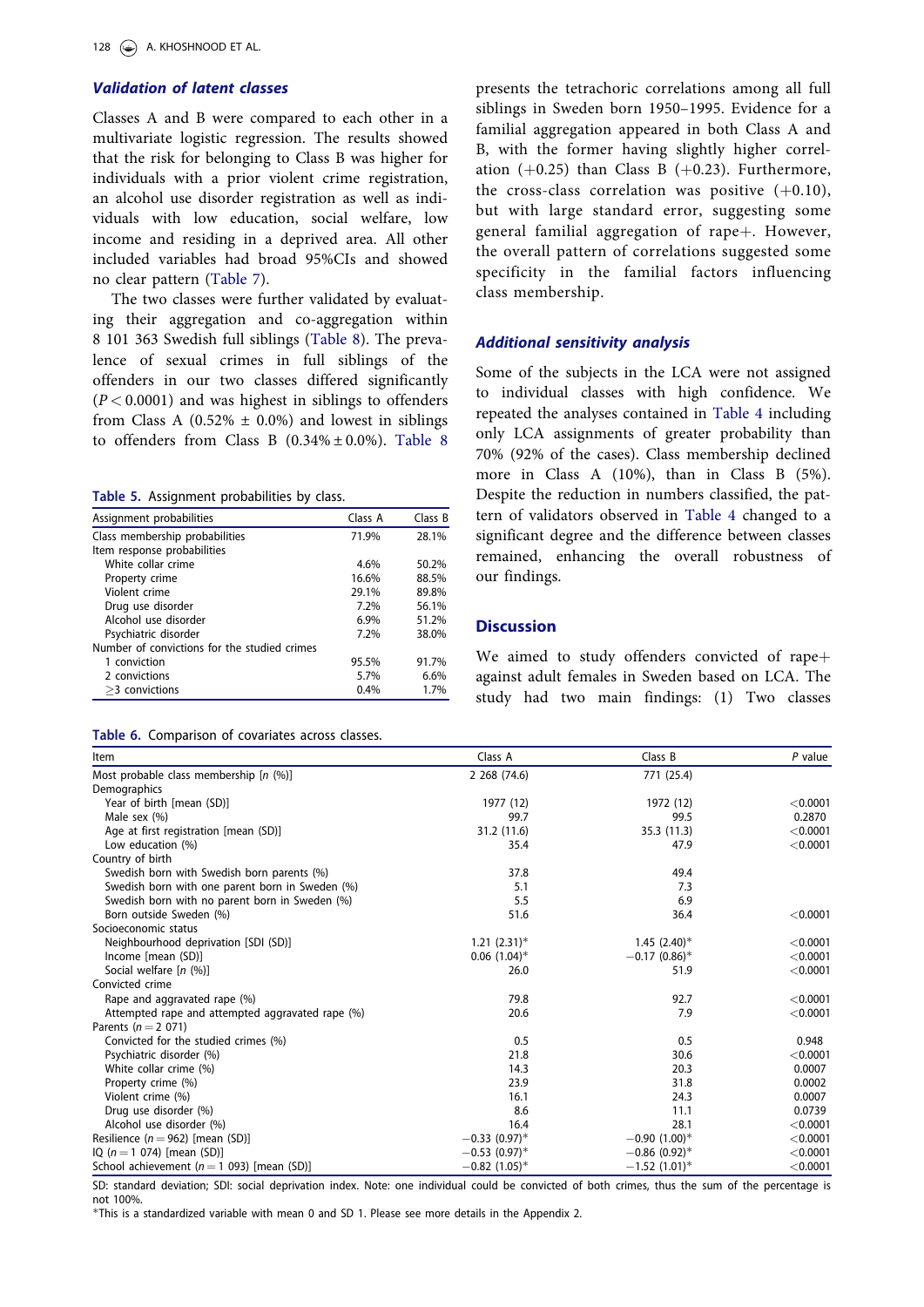<span id="page-6-0"></span>Table 7. Results from a multivariate logistic regression.

|                                             | Odds ratio (95%CI)    |
|---------------------------------------------|-----------------------|
|                                             | (Class $A=0$ ,        |
| Item                                        | Class $B=1$ )         |
| Demographics                                |                       |
| Year of birth                               | 0.97(0.96, 0.98)      |
| Men vs. female                              | 1.32 (0.31, 5.60)     |
| Low education                               | 1.80 (1.42, 2.72)     |
| Age at first registration                   | 1.02 (0.99, 1.05)     |
| Country of birth                            |                       |
| Swedish born with Swedish born parents      | Reference             |
| Swedish born with one parent born in Sweden | 1.36 (0.91, 2.02)     |
| Swedish born with no parent born in Sweden  | 1.20 (0.78, 1.84)     |
| Born outside Sweden                         | 1.08 (0.79, 1.47)     |
| Parents variables                           |                       |
| Convicted for the studied crimes            | $0.69$ $(0.15, 3.22)$ |
| Psychiatric disorder                        | 0.95(0.72, 1.26)      |
| White collar crime                          | 1.17 (0.84, 1.64)     |
| Property crime                              | 1.19 (0.89, 1.59)     |
| Violent crime                               | 1.52 (1.11, 2.08)     |
| Drug use disorder                           | $0.92$ $(0.60, 1.39)$ |
| Alcohol use disorder                        | 1.68 (1.23, 2.30)     |
| Neighbourhood deprivation                   | 1.05(1.00, 1.11)      |
| Income                                      | $0.63$ $(0.55, 0.73)$ |
| Social welfare                              | $3.27$ $(3.55, 4.19)$ |

Table 8. Tetrachoric correlations among all full siblings in the Swedish population born 1950–1995.

|         | Class A    | Class B    |
|---------|------------|------------|
| Class A | 0.25(0.03) | 0.10(0.08) |
| Class B |            | 0.23(0.07) |

appeared in the LCA where a majority of the rape $+$ offenders included in Class A were low offenders in comparison with those in Class B who were deemed to be high offenders; (2) A majority of the studied sample was constituted by first- and second-generation immigrants.

The majority of rape+ offenders  $(n = 2 \ 268)$ ; 74.6%) in our cohort were found in Class A, which we deemed to be the "low offenders' class". Individuals in this class had in comparison with those in Class B (the high offenders' class) substantially fewer rates of criminal convictions, psychiatric illness and substance use disorders.

Unfortunately, studies on rape offenders' characteristics in a Swedish context are absent and, as far as we are aware, there is only one previous study, which has evaluated this issue in regard to adult male-on-female rape offenders. Stiernströmer et al. [\[14](#page-8-0)] studied 21 convicted male-on-female rapists in Malmö, Sweden, and found that the largest group of the offenders were between 30 and 40 years old  $(n = 8; 38%)$  and that a majority were immigrants  $(n = 15; 71\%)$ . Two-thirds  $(n = 13; 62\%)$  were either employed or had some kind of practice/traineeship, while two (10%) were unemployed. Most of these offenders were thus between 30 and 40 years old, immigrants and employed. Although these figures are based on a small sample and no firm conclusions can be made, they resemble the characteristics in our Class A.

Recently, we performed a study on Swedish offenders being convicted or suspected of homicide, attempted homicide, preparation to commit homicide or conspiration to commit homicide (together called homicide+) [[15](#page-8-0)]. An individual can in accordance with the Swedish Penal Code be prosecuted of conspiration if he or she together with another individual decides to commit a crime, convinces another individual to commit a crime or him- or herself takes charge to commit a crime. A total of 14 466 individuals committed for these crimes between 2000 and 2015 were analyzed using LCA. We identified three different latent classes; the first class, just like Class A in this current study, was constituted of homicide+ offenders with low rates of previous criminality, substance use disorders and psychiatric disorders. The second and third classes, just like our Class B in the present study, were constituted by moderate and high offenders, respectively. This striking resemblance show that not only in deadly violence [[15\]](#page-8-0) but also in rape, one class seems to be constituted by "traditional" criminals most likely well known by the police (i.e. Class B in the current study), while another class (i.e. Class A in the current study) is constituted by offenders that most likely have a more organized lifestyle and less criminal activity than Class B.

Our results with one class being deemed as "low offenders'" are supported by international studies. Fox and DeLisi [[16\]](#page-8-0) studied 3 857 juvenile sex offenders using LCA and could identify four classes of which the first class had low rates of criminal activity and psychopathologies, in comparison to the other classes which had significantly higher levels of repeated felony arrests. The existence of a "low offenders' class" has also been shown in previous studies on youth sexual offenders by Vaughn et al. [\[17](#page-8-0)]. In a study on almost 18 000 youth sexual offenders, the authors used LCA and identified four different classes of which the first class was called "normative class" constituting of "low levels of sub-stance use, delinquency, and violence" [\[17](#page-8-0)]. According to Vaughn et al., [[17,18](#page-8-0)] there is also a class constituting close to 5% of the most severe delinquent youth sexual offenders. Although the rate of 5% is smaller than our rate for Class B (28.1%), and the above studies have been focussed on solely youth sexual offenders, the patterns of low offenders and high offenders are highly viable also in these studies.

More studies are needed in this aspect and not least, in regard to the question whether there are any differences between these two classes and rape typology (i.e. intimate partner rape, gang rape, stranger rape, etc.).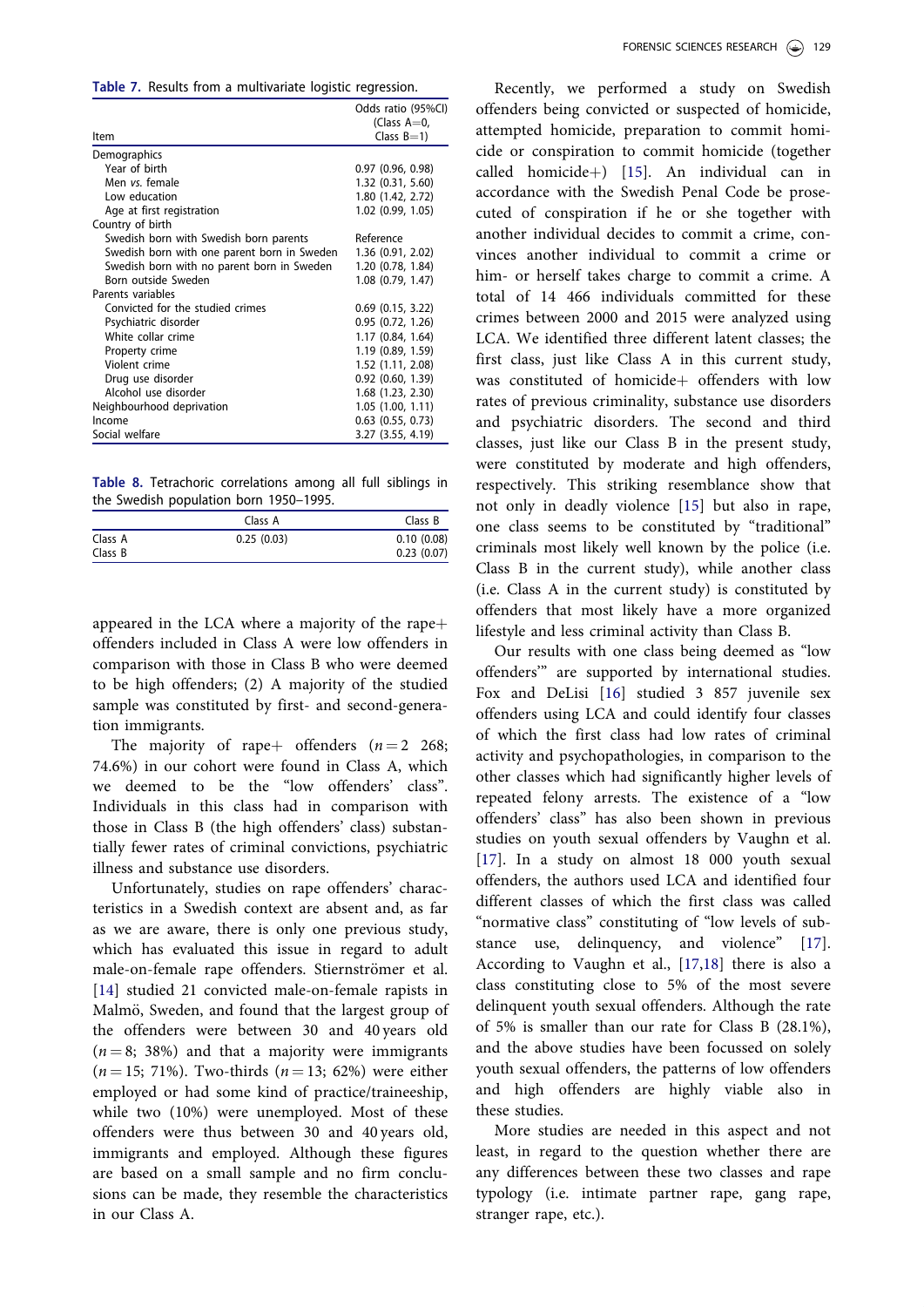<span id="page-7-0"></span>The finding of a low offending class both in the present study as well as in other studies on rape [\[16](#page-8-0)–18] and homicide | [\[15](#page-8-0),[19\]](#page-8-0) implies a new challenge in regard to both criminal policy, crime preventive interventions and measurements as well as risk assessments. There are many studies and reports on more "traditional" criminals. Low offending criminals, however, are a challenge, and their specific characteristics must be examined to a much higher degree in order to enhance preventive efforts.

The question of immigrant status is of importance in the field of criminology in both discussing offenders [\[20,21](#page-8-0)] as well as victims [\[22,23](#page-8-0)] of a crime. To differentiate between first- and second-generation immigrant status is also important in order to design educational programmes for immigrants on the Swedish law concerning sexual crimes. This could include the question on consent in sexual relationships and that women who are married can refuse their partners. However, results should be interpreted with caution and avoid statements on causality as such statements could be misinterpreted and misused, particularly if contextual factors, such as socioeconomic status, marital status, psychiatric disorders and lack of integration are not taken into account. Lack of integration often includes poor language skills and being unemployed. There may also be other factors associated with our findings that have not been explored. For example, possible bias against immigrants at the policing and prosecution level is a factor that cannot be ignored.

Of our total cohort  $(n=3 \ 039)$ , the majority  $(n=1, 800; 59.2%)$  were immigrants of which almost half  $(n = 1 451; 47.7%)$  were born outside of Sweden. The findings in our study are in line with previous Swedish studies [\[9,14,24](#page-8-0)[,25\]](#page-9-0). Our findings are also in line with international studies from, among others, Switzerland [\[26\]](#page-9-0), as well as Sweden's neighbouring countries Norway [[27,28](#page-9-0)], Finland [\[28\]](#page-9-0) and Denmark [\[29](#page-9-0)].

The Swedish National Council for Crime Prevention, i.e. Brå, has previously published two reports on immigrants and criminality. The first report was published in 1996 and studied the years 1985–1989 [\[24](#page-8-0)]. The second and most recent report was published in 2005 and studied the years between 1997 and 2001 [[9\]](#page-8-0). Both reports showed that immigrants were overrepresented as suspects for a crime in the criminal statistics. A serious limitation in both these studies is that they have only studied individuals suspected of a crime, and therefore there is no information about how many that eventually were convicted or acquitted for a crime. In discussing rape, the first report showed that 38% of those being suspected for rape were born outside of Sweden [\[24](#page-8-0)]. The second report studied the rates of rape and attempted rape and showed that

individuals born outside of Sweden had far higher rates (22%) of suspicions than Swedes (4%) [\[9](#page-8-0)].

It is difficult to compare our results with these two reports since we have focussed on individuals being convicted and not solely being suspected. Furthermore, we have studied rape $+$  while the above reports have focussed on rape and attempted rape. However, our finding that immigrants are overrepresented and constitute a majority in rape+, are in line with the findings in these two reports.

A recent study [[14\]](#page-8-0) on all convicted male-onfemale rapists  $(n = 21)$  in Malmö, Sweden's third largest city, between 2013 and 2018, showed that 15 (71%) of the convicted rapists were immigrants. This rate is a far higher rate of immigrants than in our study, which probably in part could be explained by the following four reasons: (1) the previous study only focussed on rape and aggravated rape, (2) the study sample was small, (3) only one single city with a high proportion of foreign-born inhabitants was studied and (4) only convictions during a limited timeframe (2013–2018) were studied.

# Conclusion

A total of 3 039 individuals in Sweden convicted of rape $+$  against a female were examined. By using LCA, two classes could be identified; one class was constituted of low offenders and one class was composed by high offenders. We could furthermore show that first- and second-generation immigrants constituted the majority of the rape+ offenders. Our results warrant further studies in regard to contextual factors in relation to those immigrants committing rape $+$  as well as the characteristics of low offending criminals in rape $+$ . The results are of particular interest for the police authority, as well as prison and probation services. The results in regard to psychiatric ill-health may be used by the healthcare in order to customize specific treatments for rape+ offenders. Our findings are of particular importance for crime preventive efforts. Very little, however, is known about the association between rape $+$  and different contextual factors among immigrants in Sweden. More studies are needed in order to both understand the causes of this overrepresentation and majority status in rape $+$ , and whether there are any differences among various demographic groups so that appropriate crime preventive measures can be taken. A better understanding of the contextual factors lying behind our findings may help future victims but also prevent young males from becoming rapists by identifying protective contextual factors that may help in the preventive work.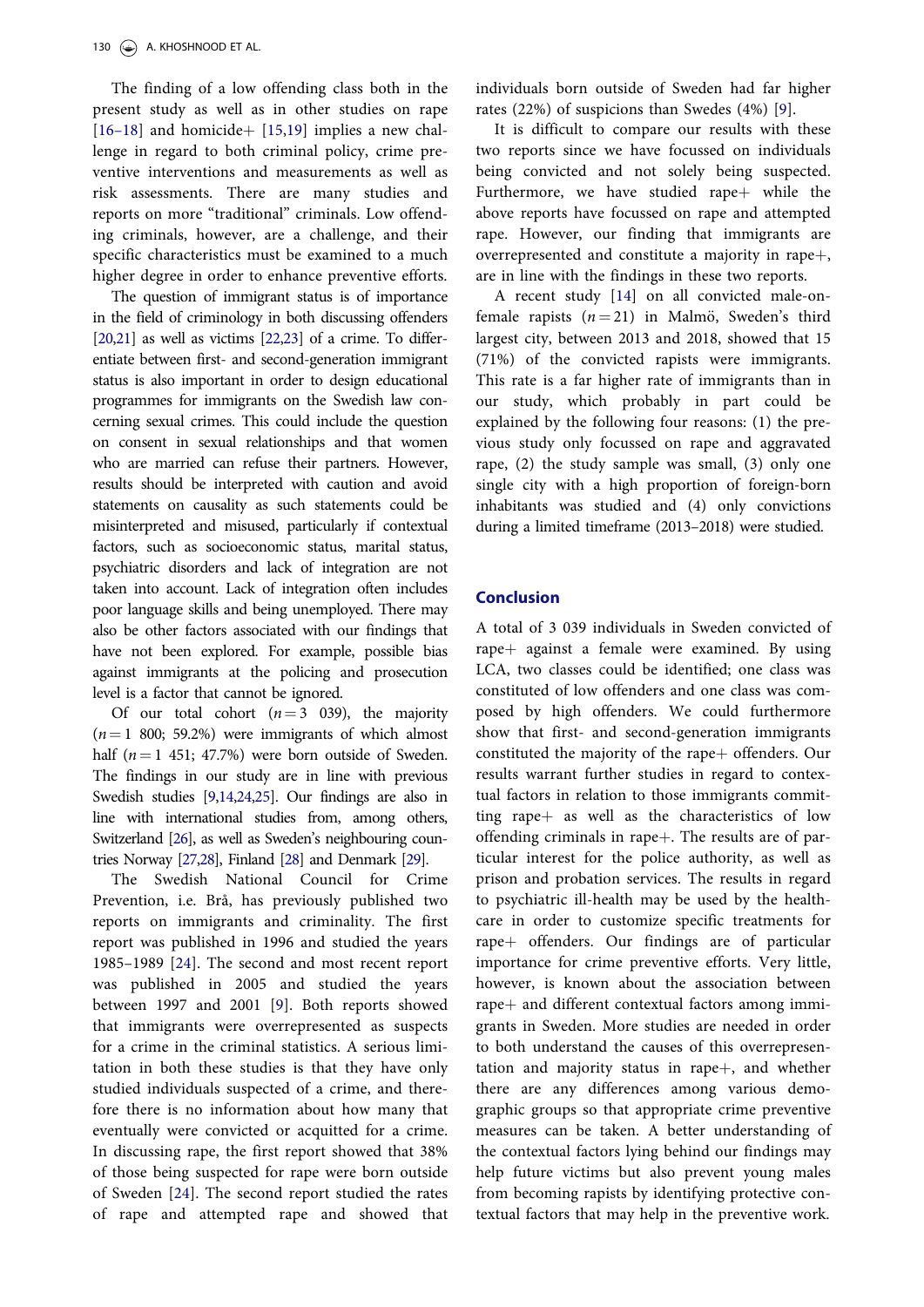# <span id="page-8-0"></span>Authors' contributions

Ardavan Khoshnood, Jan Sundquist and Kristina Sundquist designed the study. Henrik Ohlsson analyzed the data. Ardavan Khoshnood wrote the manuscript in consultation with Jan Sundquist and Kristina Sundquist. All authors provided critical feedback and helped shape the research, analysis and manuscript.

# Compliance of ethical standards

The study is covered by ethical approval from the Regional Ethical Review Board in Lund (Dnr: 2012/795).

### Disclosure statement

No potential conflict of interest was reported by the authors.

# Funding

This project has received funding from the European Research Council (ERC) under the European Union's Horizon 2020 research and innovation programme [grant number 787592].

# **ORCID**

Ardavan Khoshnood in http://orcid.org/0000-0002-3142-4119

## References

- [\[1\] H](#page-1-0)eiskanen M. Trends in police recorded crime. In: Harrendorf S, Heiskanen M, Malby S, editors. International statistics on crime and justice. Helsinki (Finland): European Institute for Crime Prevention and Control; 2010. p. 21–48.
- [\[2\] S](#page-1-0)tatistics about Sexual Violence. Harrisburg (PA): National Sexual Violence Resource Center; 2015 [cited 2019 June 20]. Available from: [https://www.](https://www.nsvrc.org/sites/default/files/publications_nsvrc_factsheet_media-packet_statistics-about-sexual-violence_0.pdf) [nsvrc.org/sites/default/files/publications\\_nsvrc\\_factsheet\\_](https://www.nsvrc.org/sites/default/files/publications_nsvrc_factsheet_media-packet_statistics-about-sexual-violence_0.pdf) [media-packet\\_statistics-about-sexual-violence\\_0.pdf](https://www.nsvrc.org/sites/default/files/publications_nsvrc_factsheet_media-packet_statistics-about-sexual-violence_0.pdf)
- [\[3\] V](#page-1-0)åldtäkt och sexualbrott [Rape and Sexual Crime]. Stockholm (Sweden): National Council for Crime Prevention; 2019 [cited 2020 Nov 1]. Available from: [https://www.bra.se/statistik/statistik-utifran](https://www.bra.se/statistik/statistik-utifran-brottstyper/valdtakt-och-sexualbrott.html)[brottstyper/valdtakt-och-sexualbrott.html](https://www.bra.se/statistik/statistik-utifran-brottstyper/valdtakt-och-sexualbrott.html). Swedish.
- [\[4\] M](#page-1-0)olin M, Lifvin S, Irlander-Strid Å. Nationella trygghetsundersökningen 2019: Om utsatthet, otrygghet och förtroende [Swedish Crime Survey 2019: About Vulnerability, Insecurity and Faith]. Stockholm (Sweden): National Council for Crime Prevention; 2019. Swedish.
- [\[5\] R](#page-1-0)ape and sexual offences. Stockholm (Sweden): National Council for Crime Prevention; 2019 [cited 2019 June 3]. Available from: [https://www.](https://www.bra.se/bra-in-english/home/crime-and-statistics/rape-and-sex-offences.html) [bra.se/bra-in-english/home/crime-and-statistics/rape](https://www.bra.se/bra-in-english/home/crime-and-statistics/rape-and-sex-offences.html)[and-sex-offences.html](https://www.bra.se/bra-in-english/home/crime-and-statistics/rape-and-sex-offences.html)
- [\[6\] G](#page-2-0)erard F, Mormont C, Kocsis RN. Offender profiles and crime scene patterns in Belgian sexual murders. In: Kocsis RN, editor. Criminal profiling: international theory, research, and practice. Totowa (NJ): Humana Press; 2007. p. 27–48.
- [\[7\] M](#page-2-0)cCabe MP, Wauchope M. Behavioural characteristics of rapists. J Sex Aggress. 2005;11:235–247.
- [\[8\] B](#page-2-0)rå. Klassificering av brott anvisningar och regler [Crime classifications — instructions and rules]. Stockholm (Sweden): Brottsförebyggande rådet [National Council for Crime Prevention]; 2018. Swedish.
- [\[9\] M](#page-2-0)artens P, Holmberg S. Brottslighet bland personer födda i Sverige och i utlandet [Crime amongst persons born in Sweden and outside of Sweden]. Stockholm (Sweden): Brottsförebyggande rådet [National Council for Crime Prevention]; 2005. Swedish.
- [\[10\] H](#page-2-0)e J. Fan X. Latent class analysis. In: Zeigler-Hill V, Shackelford T, editors. Encyclopedia of personality and individual differences. Cham (Switzerland): Springer; 2020.
- [\[11\] L](#page-2-0)anza ST, Dziak JJ, Huang L, et al. PROC LCA and PROC LTA users' guide (Version 1.2.7). Pennsylvania: The Methodology Center, The Penn State; 2011.
- [\[12\] L](#page-2-0)anza ST, Collins LM, Lemmon DR, et al. PROC LCA: a SAS procedure for latent class analysis. Struct Equ Modeling. 2007;14:671–694.
- [\[13\] S](#page-3-0)AS Institute.  $SAS/STAT^{\circledcirc}$  online documentation, Version 9.4. Cary (NC): SAS Institute, Inc.; 2012.
- [\[14\] S](#page-6-0)tiernströmer E, Väfors-Fritz M, Mellgren C, et al. Characteristics of convicted male-on-female rapists in the south of Sweden between 2013 and 2018: a pilot study. Forensic Sci Res. 2020;5:126–133.
- [\[15\] K](#page-6-0)hoshnood A, Ohlsson H, Sundquist J, et al. Deadly violence in Sweden: profiling offenders through a latent class analysis. Int J Law Psychiatry. 2020;71:101603.
- [\[16\] F](#page-6-0)ox B, DeLisi M. From criminological heterogeneity to coherent classes: developing a typology of juvenile sex offenders. Youth Violence Juv Justice. 2018;16:299–318.
- [\[17\] V](#page-6-0)aughn MG, Salas-Wright CP, DeLisi M, et al. Violence and externalizing behavior among youth in the United States: is there a severe 5%? Youth Violence Juv Justice. 2014;12:3–21.
- [\[18\] V](#page-6-0)aughn MG, DeLisi M, Gunter T, et al. The severe 5%: a latent class analysis of the externalizing behavior spectrum in the United States. J Crim Justice. 2011;39:75–80.
- [\[19\] V](#page-7-0)aughn MG, DeLisi M, Beaver KM, et al. Multiple murder and criminal careers: a latent class analysis of multiple homicide offenders. Forensic Sci Int. 2009;183:67–73.
- [\[20\] S](#page-7-0)ommers SR. Race and the decision making of juries. Legal Criminol Psychol. 2007;12:171–187.
- [\[21\] M](#page-7-0)essner SF, Rosenfeld R. Social structure and homicide. In: Smith MD, Zahn MA, editors. Homicide: a sourcebook of social research. Thousand Oaks (CA): SAGE; 1999. p. 27–41.
- [\[22\] M](#page-7-0)aier SL. Rape victim advocates' perception of the influence of race and ethnicity on victims' responses to rape. J Ethn Crim Justice. 2008;6: 303–334.
- [\[23\] N](#page-7-0)agel B, Matsuo H, McIntyre KP, et al. Attitudes toward victims of rape: effects of gender, race, religion, and social class. J Interpers Violence. 2005; 20:725–737.
- [\[24\] A](#page-7-0)hlberg J. Invandrares och invandrares barns brottslighet — en statistisk analys [Immigrants and children of immigrants in crime — a statistical